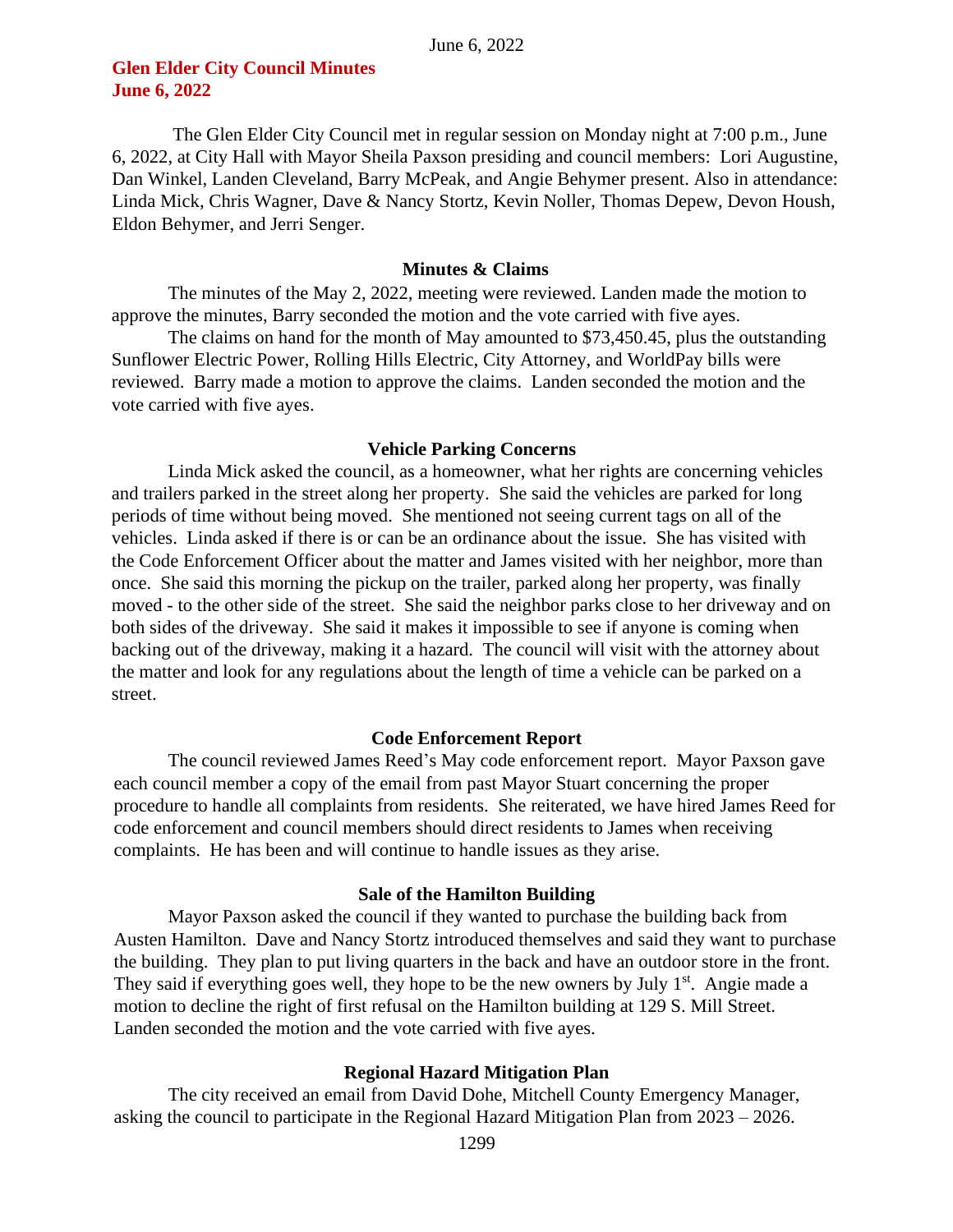Landen made a motion to participate in the program and have the mayor sign the form. Lori seconded the motion and the vote carried with five ayes.

## **Mitchell County Murals**

The council discussed locations in town suitable for a mural. The swimming pool, the soon to be built booster station building, the public restrooms, or the fire station would be their choices for a mural. The clerk will contact Emily Benedick with the council's choices and ask about the fundraising and the brochures for the county-wide project.

## **5-Year WAPA Plan**

The Clerk asked the council for approval on the 5-year plan she completed as a requirement for receiving WAPA electricity. Angie made a motion to approve the plan and Barry seconded the motion. The motion carried with five ayes.

## **Fireworks Sale License**

Landen made a motion to approve the fireworks sale license application for Shauna Remus at 345 N. Hobart. Lori seconded the motion and the vote carried with five ayes. Fireworks are only allowed to be sold July 1 through July 4; 8:00 am to 11:00 pm, and can only be shot off during those dates and times.

## **Thompson Fireworks Display**

The council discussed the fireworks display of Wes Thompson's on College Street. It was mentioned that Wes was done last year at 11:00 pm and his display was held on a different night than the lake's display. Landen made a motion to allow Wes Thompson's fireworks display and to block off the street that evening. Barry seconded the motion and the vote carried with five ayes.

#### **Building Permits**

Dan made a motion to approve building permit #22-14 a cement slab in front of the garage and a new privacy fence along the alley for Matt Hesting at 340 N. Hobart. Landen seconded the motion and the vote carried with five ayes.

## **Employee Report**

Eldon stated they are still looking for the best water booster pumps. Eldon informed the council a new gate has been purchased for the ballfield. It will be put up in the southeast corner off, Vallette Street. He mentioned access to the ballfield is becoming too difficult through the parking lot north of the old school building.

#### **Clerk's Report**

The clerk informed the council CB Trucking paid their fire hydrant damage bill. She also said the new Mitchell County floodplain mapping is entering its final stages. The clerk asked the council to consider joining the National Flood Insurance Program. She said Mitchell County, Beloit, and Hunter are already members. The clerk received a call from Lucille Heller. Mrs. Heller wanted to thank the council and let them know Glen Elder has the nicest park with a playground, shelters and public restroom - in the county.

## **Council Reports**

Dan thanked the guys for the nice grass and how well the park looks.